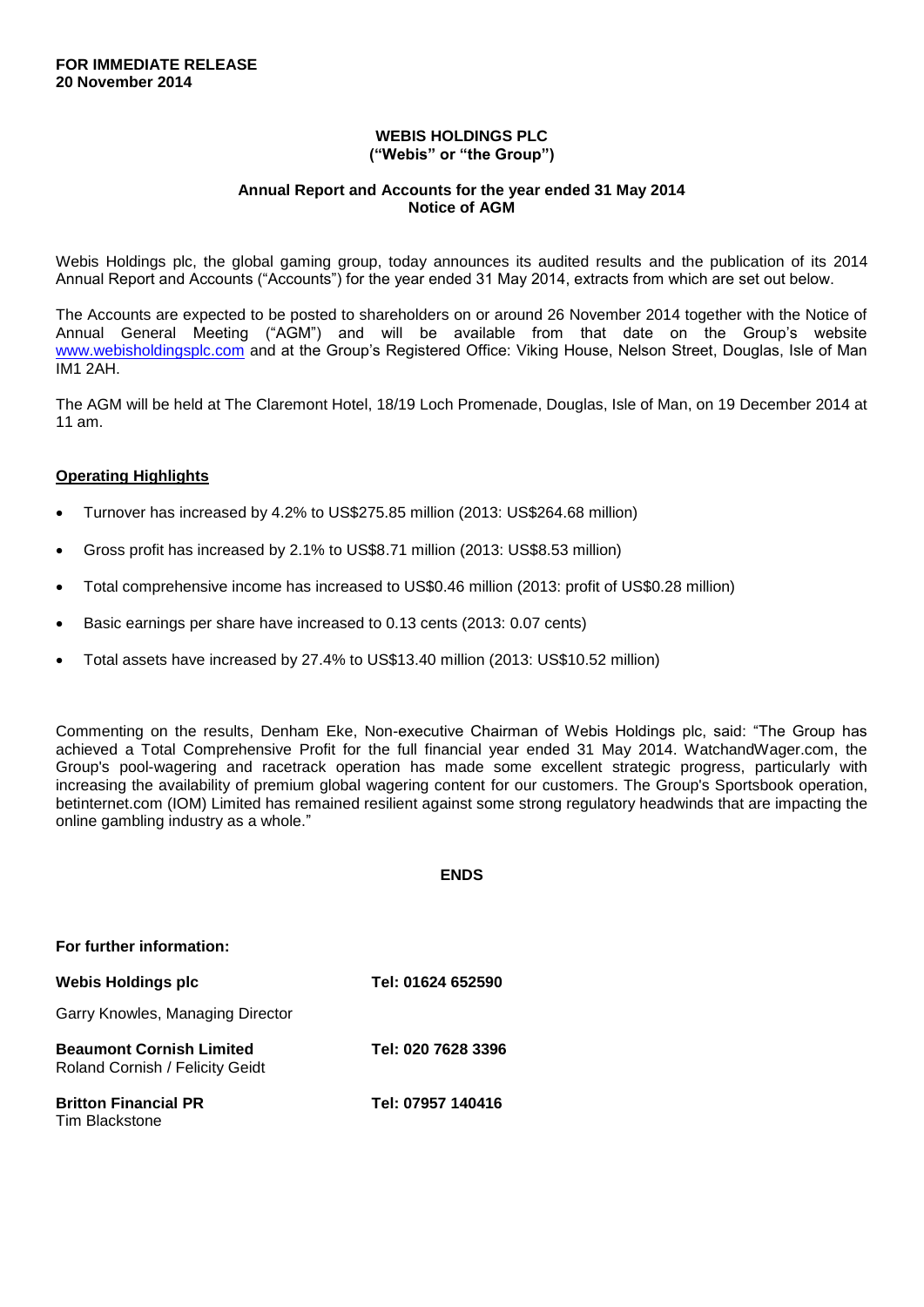## **Chairman's Statement**

Shareholders should note that the Board has elected to change the Company's reporting currency from Sterling to US Dollars so as to more accurately reflect the overall performance of the Group, which has the majority of its assets held, and transactions conducted, in US Dollars.

## **Introduction**

I am pleased to report that Webis Holdings plc ("Webis" or "the Group") has achieved a Total Comprehensive Profit for the full financial year ended 31 May 2014.

WatchandWager.com ("WatchandWager"), the Group's pool-wagering and racetrack operation has made some excellent strategic progress, particularly with increasing the availability of premium global wagering content for our customers.

The Group's sportsbook operation, betinternet.com (IOM) Limited ("betinternet" or "Sportsbook") has remained resilient against some strong regulatory headwinds that are impacting the online gambling industry as a whole.

## **Year End Results Review**

Group turnover for the year ended 31 May 2014 was \$275.85 million (2013: \$264.68 million). Gross Profit increased by 2.1% to \$8.71 million (2013: \$8.53 million). Overall gross margin was 3.2% (2013: 3.2%).

Operating expenses increased by 9% over the previous year to \$8.55 million (2013: \$7.83 million). The majority of the increase in expenses was attributable to the implementation of our growth strategy for WatchandWager in the US.

Shareholder equity has increased to \$5.17 million (2013: \$4.75 million) with total cash at \$8.40 million (2013: \$7.79 million), which includes a ring-fenced amount of \$4.74 million (2013: \$4.02 million) held as protection against our player liability as required under Isle of Man gambling legislation.

Pool-wagering turnover increased to \$67.59 million (2013: \$52.89 million), with a loss before tax of \$0.17 million (2013: profit of \$0.02 million). Racetrack Operations achieved a turnover of \$51.45 million (2013: \$59.52 million) with a profit before tax of \$0.13 million (2013: loss of \$0.002m).

Our Sportsbook turnover increased to \$156.81 million (2013: \$152.18 million) achieving a profit before tax of \$0.27 million (2013: profit of \$0.38 million).

## **WatchandWager**

WatchandWager, experienced a 24% growth in turnover for the full year, boosted by new player activity into the Hong Kong Jockey Club and Swedish ATG racetrack pools. Both of these outlets provide us with a competitive advantage over other international operators and are part of our growth strategy to secure further global licences and agreements. We have now established a highly competitive level of global racing content that we are able to offer to our customers through our multiple wagering channels.

Following these successes, the Board has agreed to further investment in our pool-wagering division, concentrating on recruiting additional resource to manage the growing scope of our US-based operations. This activity will be focused to specifically make further improvements to the entire *watchandwager.com* wagering platform. The Board believes that this additional investment expense will translate into enhanced turnover and margin derived from the operation in the near term.

We experienced some delays in the full roll-out of our primary website *watchandwager.com* and mobile application, in an effort to ensure it adequately caters for the needs of our US customer base. As a result performance was below expectations in this sector over the full year. In addition, redirecting the majority of our transactions through our US licences has also impacted our cost base with increased levels of duty, licensing and compliance costs incurred in the US. The Board views this increased expenditure as part of the cost of operating legitimately in the US market and anticipates that as our turnover grows, we will see the percentage of these costs level off against revenue.

Cal Expo, our Sacramento-based harness racetrack operation, adjusted its meeting schedules to achieve the best return for all stakeholders and, by keeping a very close control of the costs, helped to bring profitability to this part of the Group, despite a reduction in turnover for the full racing season. The racetrack remains a key part of our strategy and has continued to offer meaningful leverage in developing the pool-wagering and wider business, with WatchandWager and partner racetrack groups continuing to be actively involved in discussions on legislative change within online gaming in California. The number of parties who have conflicting interests in the opening up of the gaming market in this state may mean however, that any legislative changes are likely to take some time to materialise.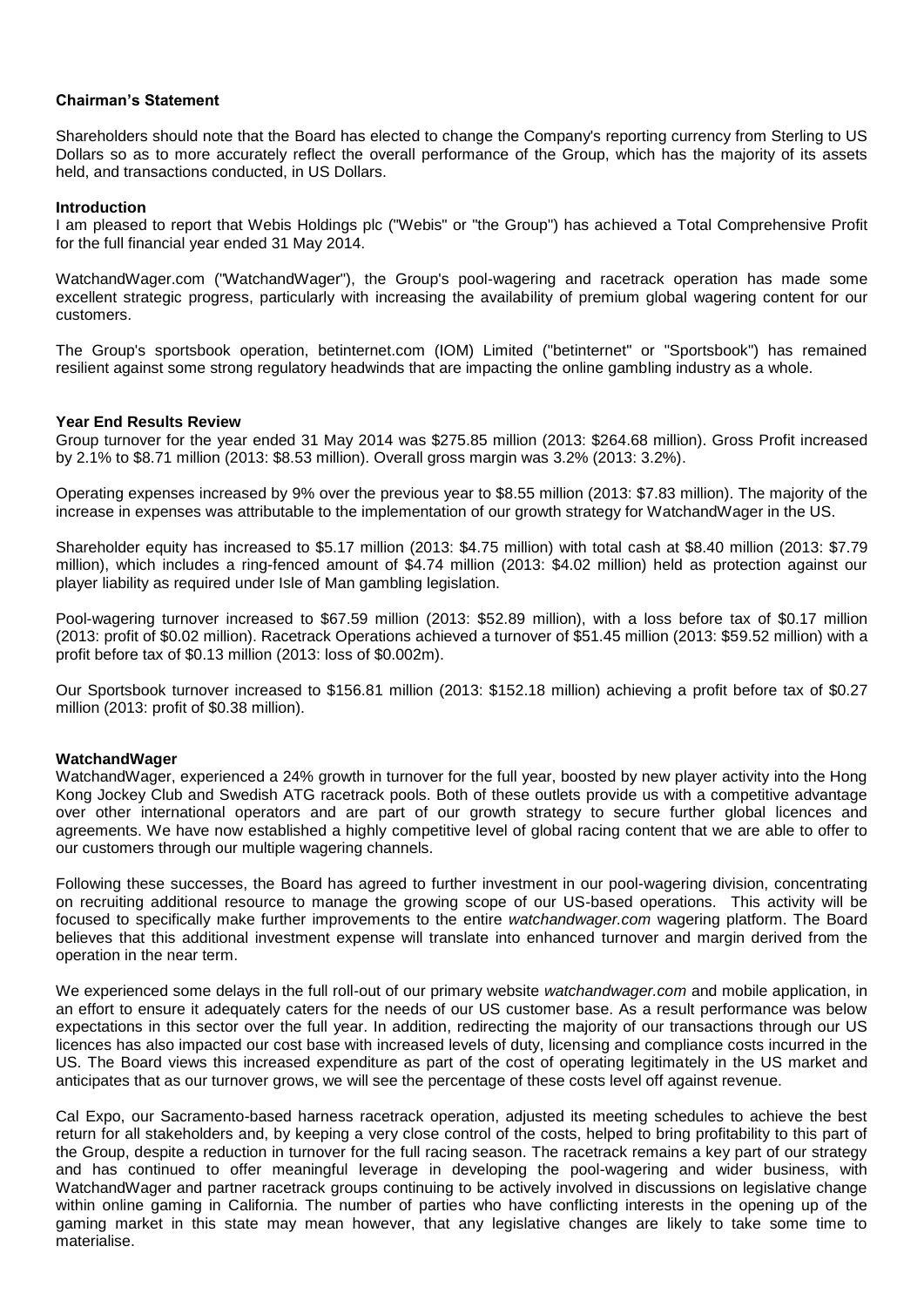## **betinternet**

betinternet saw overall turnover continue at a similar level to the previous year. Fixed Odds turnover achieved good growth due to the popularity of In Play, whereas Casino and Games activity reduced as the changing government perceptions towards online gaming in Singapore, one of our main Asian markets, meant we were obliged to curtail some of our casino and gaming activity in February. This was one of the external challenges in the second half which resulted in a lower overall full-year margin than had been anticipated. Also, a reduction in card authorisations from Singapore and some unfavourable football results in the latter part of the European football season also had an impact on the overall gross margin achieved for the full year, which ended at \$4.25 million, although this remained ahead of the previous year (2013: \$4.01 million).

For the full year, the Sportsbook fixed-odds margin showed a good level of consistency, remaining similar to that achieved last year at 3.74% (2013: 3.75%). In Play betting accounted for 73% (2013: 57%) of all fixed odds turnover on single bets, highlighting the shifting preference of our customers towards our engaging live betting product.

As we grew more comfortable with our price modelling and technologies for In Play Tennis, we increased our exposure to client activity on this product during the second half, which resulted in an uplift in the overall levels of turnover and margin. We further increased our In Play offering to include Baseball, Rugby and Volleyball and focused the majority of our internal development work on this growing area.

## **Post Year, Strategy and Regulatory Developments**

WatchandWager has now established full access to all of the major US racetrack pools, following our agreement with the New York Racing Association in June. This contract signing was the trigger for a further increase in a variety of targeted marketing activity for the *watchandwager.com* website.

WatchandWager has renewed its California Horse Racing Board racing licence for Cal Expo and our third season of racing restarted in early October. Following consultation with US media groups, Cal Expo has switched from a Friday and Saturday schedule to race on Saturday and Sunday evenings. WatchandWager is also increasing the prize money incentive scheme for this season. These initiatives are designed to promote strong horse numbers throughout the season and encourage greater exposure of our races on television.

Results during the football World Cup tournament in June and July in Brazil were generally favourable for betinternet which achieved an encouraging margin. Overall results during the early part of the year have also been favourable. In Play Tennis has continued to be our biggest growth area, with significant increases in activity during the Wimbledon and US Open championships.

The regulatory environment in which our Sportsbook operates continues to change around us, with many governments taking the opportunity to review their existing gambling legislation, particularly as it relates to online activities. In many cases, the primary reason for the introduction of new laws is to offer protection for customers, but invariably this legislation increases contribution levels through additional licence fees and increased duty payments. In many cases this has the unintended effect of restricting legal competition. As there is little global standardisation of legislation, the overall cost of entering newly regulated markets can be high, making the business case difficult to justify in many jurisdictions, with these costs likely to impact the smaller, niche operators disproportionately.

As an example, the Singapore Remote Gambling Bill 2014 was passed by the Singapore Parliament on 7 October 2014. This Bill imposes severe restrictions on the companies that are able to legally provide online gambling services within this jurisdiction. We expect the effects of this Bill to impact during the first half of 2015. Therefore, in compliance with Group policy, we will withdraw betinternet from any activity in the Singapore market. This withdrawal will have a material impact on the profitability of this part of our business, despite concerted efforts to reduce our reliance on this region.

The Board is currently undertaking a comprehensive review of the opportunities available to the Sportsbook and its continued viability. In the interim, the Board has agreed that betinternet will focus only on regulated gaming markets, including customer activity from UK residents. In this connection, Webis made an application for a UK gambling licence, specifically for Sportsbook activities, under the transitional arrangements for those operators holding an existing Isle of Man Gambling licence. I am pleased to report that Webis has been granted a 'continuation' licence by the UK Gambling Commission which took effect from the start of the new legislation on 1 November 2014. This will allow us the opportunity to be granted a full UK licence in due course.

Pending the outcome of the internal review, the Board considers that the Group's current activities are correctly aligned to ensure the best prospects for future growth.

I would like to thank all of our staff, our customers and our shareholders for their continued support throughout the year.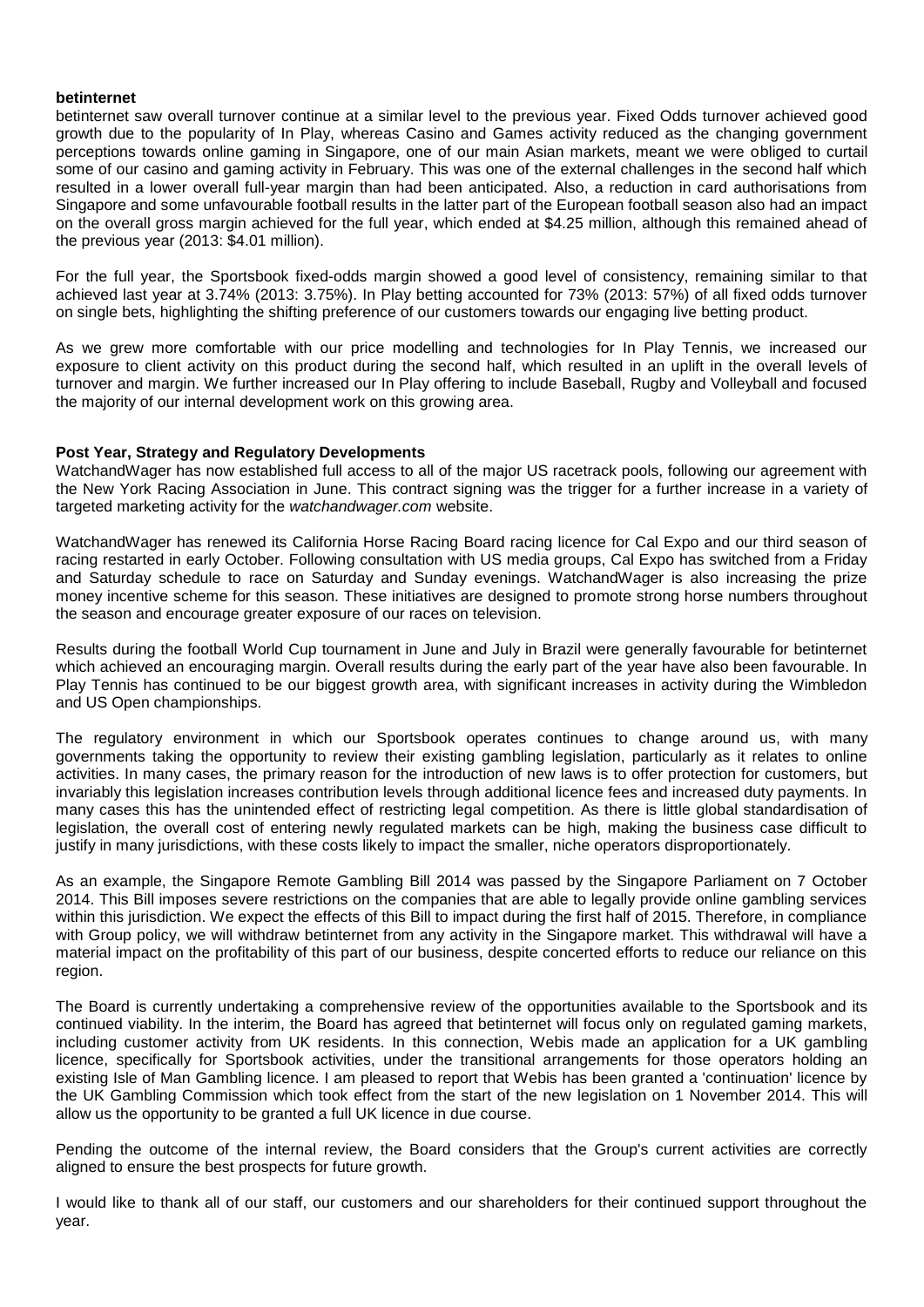## **Consolidated Statement of Comprehensive Income For the year ended 31 May 2014**

|                                |                | 2014           | Restated<br>(see Note 1.1)<br>2013 |
|--------------------------------|----------------|----------------|------------------------------------|
|                                | Note           | <b>US\$000</b> | <b>US\$000</b>                     |
| Turnover                       | $\overline{2}$ | 275,847        | 264,678                            |
| Cost of sales                  |                | (266, 962)     | (255, 963)                         |
| Betting duty paid              |                | (178)          | (181)                              |
| <b>Gross profit</b>            |                | 8,707          | 8,534                              |
| Operating costs                |                | (8, 554)       | (7, 832)                           |
| Other gains / (losses) - net   |                | 351            | (462)                              |
| <b>Operating profit</b>        |                | 504            | 240                                |
| Finance income                 | 3              | 12             | 18                                 |
| Finance costs                  | 3              | (3)            | (32)                               |
| Finance income / (costs) - net |                | 9              | (14)                               |
| Profit before income tax       |                | 513            | 226                                |
| Income tax expense             | 4              |                |                                    |
| Profit for the year            |                | 513            | 226                                |
|                                |                |                |                                    |

## **Other comprehensive income:**

| Items that may be subsequently reclassified to profit or loss:                                                               |   |      |      |
|------------------------------------------------------------------------------------------------------------------------------|---|------|------|
| Currency translation differences on translation of foreign subsidiaries                                                      |   | (58) | 54   |
| Other comprehensive income for the year                                                                                      |   | (58) | 54   |
| Total comprehensive income for the year                                                                                      |   | 455  | 280  |
| Basic and diluted earnings per share for profit attributable to the equity<br>holders of the Company during the year (cents) | 5 | 0.13 | 0.07 |

**Consolidated Statement of Financial Position As at 31 May 2014**

|             |                | Restated          | Restated       |
|-------------|----------------|-------------------|----------------|
|             |                | (see Note $1.1$ ) | (see Note 1.1) |
|             | 31.05.14       | 31.05.13          | 28.05.12       |
| <b>Note</b> | <b>US\$000</b> | <b>US\$000</b>    | <b>US\$000</b> |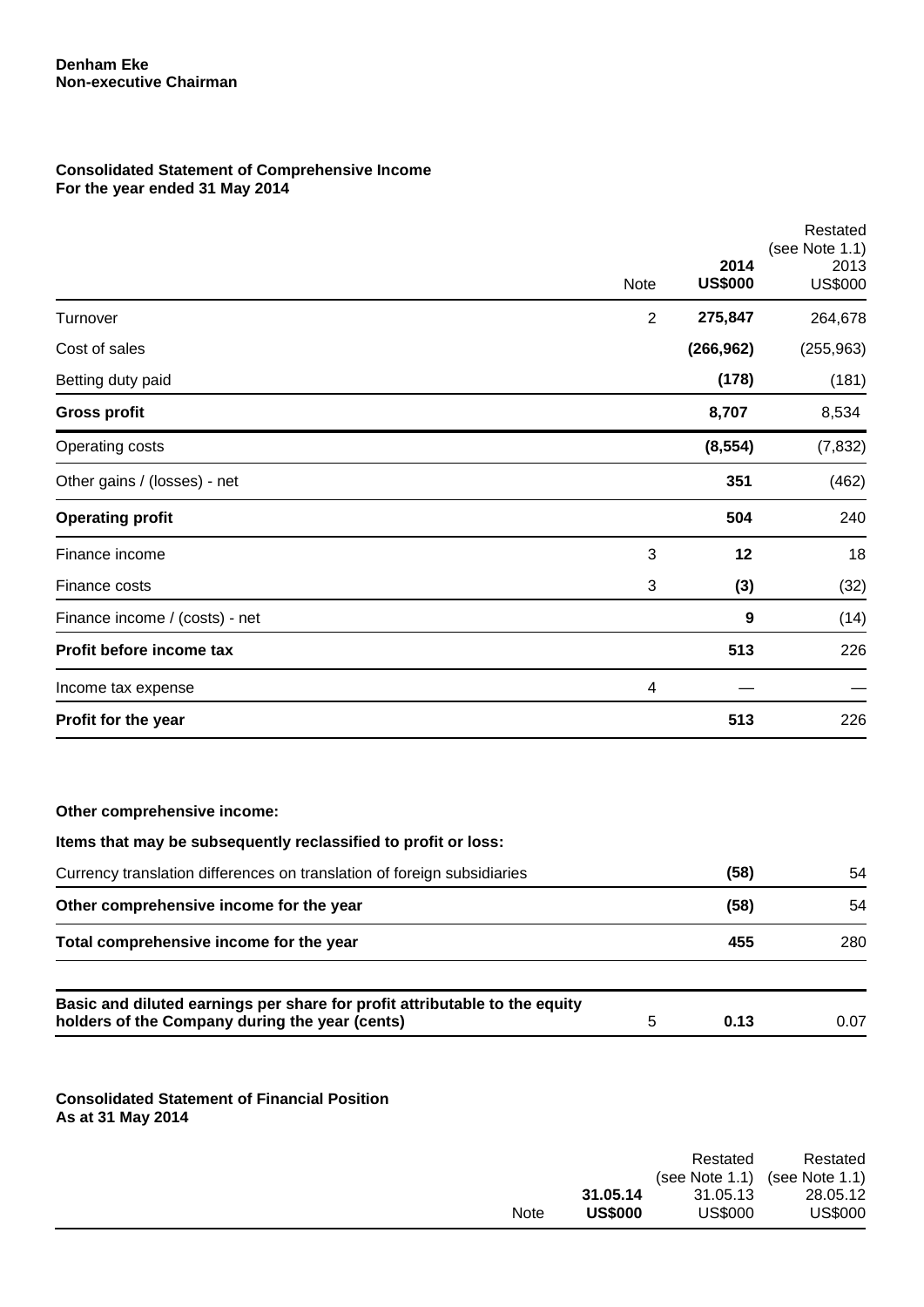|                                        |                  |                |                            | Restated<br>(see Note 1.1) |
|----------------------------------------|------------------|----------------|----------------------------|----------------------------|
|                                        |                  | 31.05.14       | (see Note 1.1)<br>31.05.13 | 28.05.12                   |
|                                        | Note             | <b>US\$000</b> | <b>US\$000</b>             | <b>US\$000</b>             |
| <b>Non-current assets</b>              |                  |                |                            |                            |
| Intangible assets                      | $\,6$            | 489            | 463                        | 489                        |
| Property, equipment and motor vehicles | 7                | 183            | 146                        | 50                         |
| Investments                            |                  |                |                            |                            |
| Bonds and deposits                     | $\boldsymbol{9}$ | 704            | 206                        |                            |
| <b>Total non-current assets</b>        |                  | 1,376          | 815                        | 539                        |
| <b>Current assets</b>                  |                  |                |                            |                            |
| Bonds and deposits                     | 9                | 1,298          |                            |                            |
| Trade and other receivables            |                  | 2,325          | 1,915                      | 997                        |
| Cash and cash equivalents              | 8                | 8,402          | 7,790                      | 4,301                      |
| <b>Total current assets</b>            |                  | 12,025         | 9,705                      | 5,298                      |
| <b>Total assets</b>                    |                  | 13,401         | 10,520                     | 5,837                      |
| <b>Equity</b>                          |                  |                |                            |                            |
| Called up share capital                |                  | 6,334          | 6,334                      | 3,690                      |
| Share premium account                  |                  | 16,978         | 16,978                     | 16,110                     |
| Share option reserve                   |                  | 156            | 187                        | 187                        |
| Foreign currency translation reserve   |                  | (4)            | 54                         |                            |
| <b>Retained losses</b>                 |                  | (18, 295)      | (18, 808)                  | (19,034)                   |
| <b>Total equity</b>                    |                  | 5,169          | 4,745                      | 953                        |
| <b>Non-current liabilities</b>         |                  |                |                            |                            |
| Bank loans                             |                  |                | 15                         |                            |
| <b>Total non-current liabilities</b>   |                  |                | 15                         |                            |
| <b>Current liabilities</b>             |                  |                |                            |                            |
| Trade and other payables               |                  | 8,215          | 5,737                      | 4,884                      |
| <b>Bank loans</b>                      |                  | 17             | 23                         |                            |
| <b>Total current liabilities</b>       |                  | 8,232          | 5,760                      | 4,884                      |
| <b>Total liabilities</b>               |                  | 8,232          | 5,775                      | 4,884                      |
| <b>Total equity and liabilities</b>    |                  | 13,401         | 10,520                     | 5,837                      |

## **Consolidated Statement of Changes in Equity For the year ended 31 May 2014**

|                           |                                       |                    |                                          | Foreign<br>currency                      |                                        |                         |
|---------------------------|---------------------------------------|--------------------|------------------------------------------|------------------------------------------|----------------------------------------|-------------------------|
|                           | Called up<br>share capital<br>US\$000 | premium<br>US\$000 | Share Share option<br>reserve<br>US\$000 | translation<br>reserve<br><b>US\$000</b> | Retained<br>earnings<br><b>US\$000</b> | Total equity<br>US\$000 |
| Balance as at 27 May 2012 | 3.690                                 | 16.110             | 187                                      |                                          | (19.034)                               | 953                     |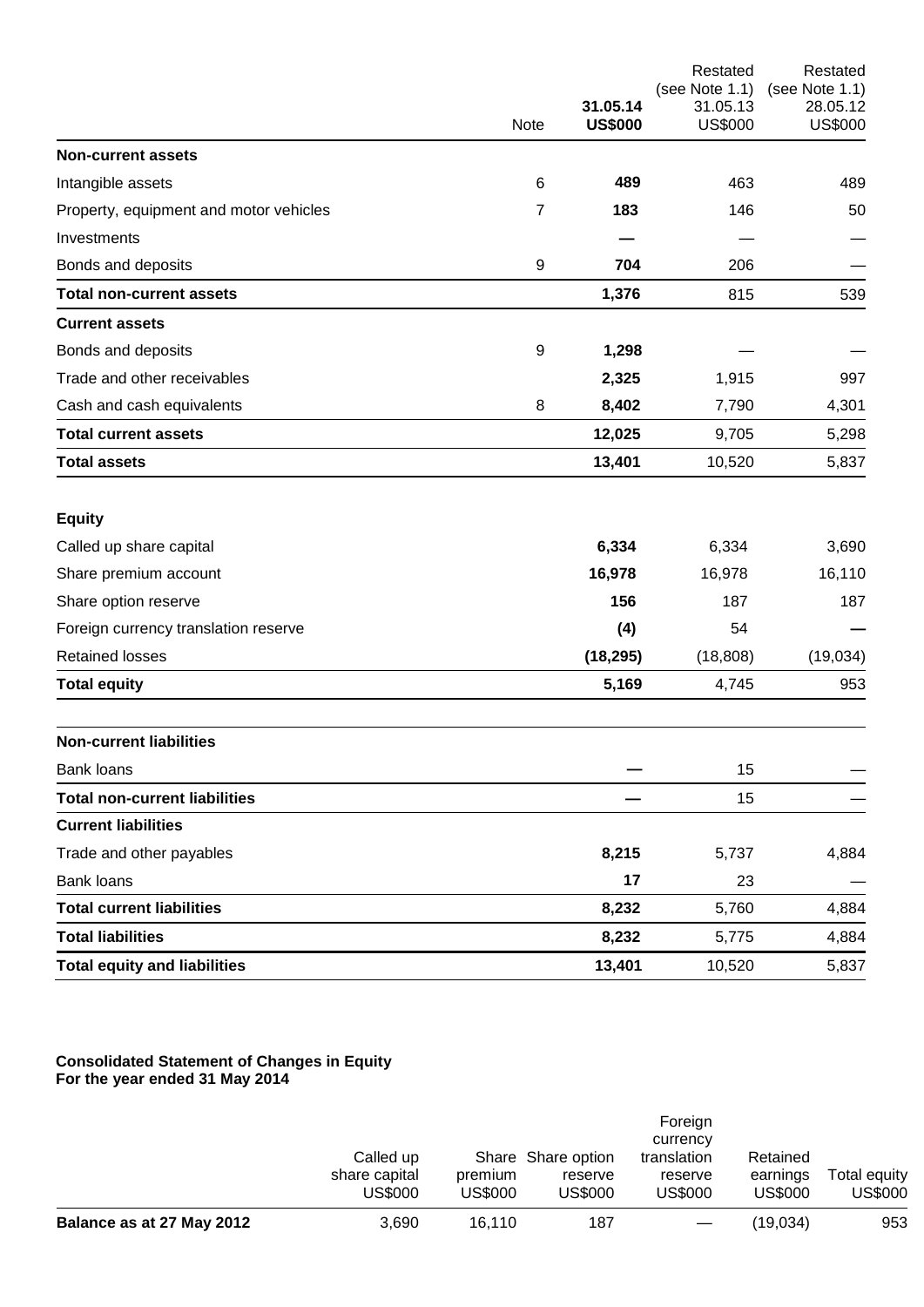| share capital<br>premium<br>earnings<br>reserve<br>reserve<br>US\$000<br><b>US\$000</b><br><b>US\$000</b><br><b>US\$000</b><br><b>US\$000</b><br>(Restated – see Note 1.1)<br>Total comprehensive income for<br>the period:<br>226<br>Profit for the period<br>54<br>Other comprehensive income<br><b>Transactions with owners:</b><br>868<br>Arising on shares issued in the period<br>2,644<br>Balance as at 31 May 2013<br>16,978<br>(Restated – see Note 1.1)<br>6,334<br>187<br>54<br>(18, 808)<br>Total comprehensive income for<br>the year:<br>513<br>Profit for the year<br>Other comprehensive income<br>(58)<br><b>Transactions with owners:</b><br>Share-based payment credit<br>(31) | Balance as at 31 May 2014 | 6,334     | 16,978 | 156                | (4)         | (18, 295) | 5,169                          |
|---------------------------------------------------------------------------------------------------------------------------------------------------------------------------------------------------------------------------------------------------------------------------------------------------------------------------------------------------------------------------------------------------------------------------------------------------------------------------------------------------------------------------------------------------------------------------------------------------------------------------------------------------------------------------------------------------|---------------------------|-----------|--------|--------------------|-------------|-----------|--------------------------------|
|                                                                                                                                                                                                                                                                                                                                                                                                                                                                                                                                                                                                                                                                                                   |                           |           |        |                    |             |           | (31)                           |
|                                                                                                                                                                                                                                                                                                                                                                                                                                                                                                                                                                                                                                                                                                   |                           |           |        |                    |             |           |                                |
|                                                                                                                                                                                                                                                                                                                                                                                                                                                                                                                                                                                                                                                                                                   |                           |           |        |                    |             |           | (58)                           |
|                                                                                                                                                                                                                                                                                                                                                                                                                                                                                                                                                                                                                                                                                                   |                           |           |        |                    |             |           | 513                            |
|                                                                                                                                                                                                                                                                                                                                                                                                                                                                                                                                                                                                                                                                                                   |                           |           |        |                    |             |           |                                |
|                                                                                                                                                                                                                                                                                                                                                                                                                                                                                                                                                                                                                                                                                                   |                           |           |        |                    |             |           | 4,745                          |
|                                                                                                                                                                                                                                                                                                                                                                                                                                                                                                                                                                                                                                                                                                   |                           |           |        |                    |             |           | 3,512                          |
|                                                                                                                                                                                                                                                                                                                                                                                                                                                                                                                                                                                                                                                                                                   |                           |           |        |                    |             |           |                                |
|                                                                                                                                                                                                                                                                                                                                                                                                                                                                                                                                                                                                                                                                                                   |                           |           |        |                    |             |           | 54                             |
|                                                                                                                                                                                                                                                                                                                                                                                                                                                                                                                                                                                                                                                                                                   |                           |           |        |                    |             |           | 226                            |
|                                                                                                                                                                                                                                                                                                                                                                                                                                                                                                                                                                                                                                                                                                   |                           |           |        |                    |             |           |                                |
|                                                                                                                                                                                                                                                                                                                                                                                                                                                                                                                                                                                                                                                                                                   |                           |           |        |                    |             |           |                                |
| Foreign<br>currency                                                                                                                                                                                                                                                                                                                                                                                                                                                                                                                                                                                                                                                                               |                           | Called up |        | Share Share option | translation | Retained  | Total equity<br><b>US\$000</b> |

## **Consolidated Statement of Cash Flows For the year ended 31 May 2014**

|                                                          |                | Restated               |
|----------------------------------------------------------|----------------|------------------------|
|                                                          | 2014           | (see Note 1.1)<br>2013 |
|                                                          | <b>US\$000</b> | <b>US\$000</b>         |
| Cash flows from operating activities                     |                |                        |
| Profit before income tax                                 | 513            | 226                    |
| Adjustments for:                                         |                |                        |
| - Depreciation of property, equipment and motor vehicles | 71             | 42                     |
| - Amortisation of intangible assets                      | 135            | 163                    |
| - Finance (income) / costs - net                         | (9)            | 14                     |
| - Foreign exchange (gains) / losses on revaluation       | (478)          | 333                    |
| - Share-based payment credit                             | (31)           |                        |
| Changes in working capital:                              |                |                        |
| - Increase in receivables                                | (410)          | (918)                  |
| - Increase in payables                                   | 2,478          | 2,667                  |
| <b>Cash flows from operations</b>                        | 2,269          | 2,527                  |
| Finance income                                           | 12             | 18                     |
| Bonds and deposits placed in the course of operations    | (1,796)        | (206)                  |
| Net cash generated from operating activities             | 485            | 2,339                  |
| Cash flows from investing activities                     |                |                        |
| Purchase of intangible assets                            | (120)          | (155)                  |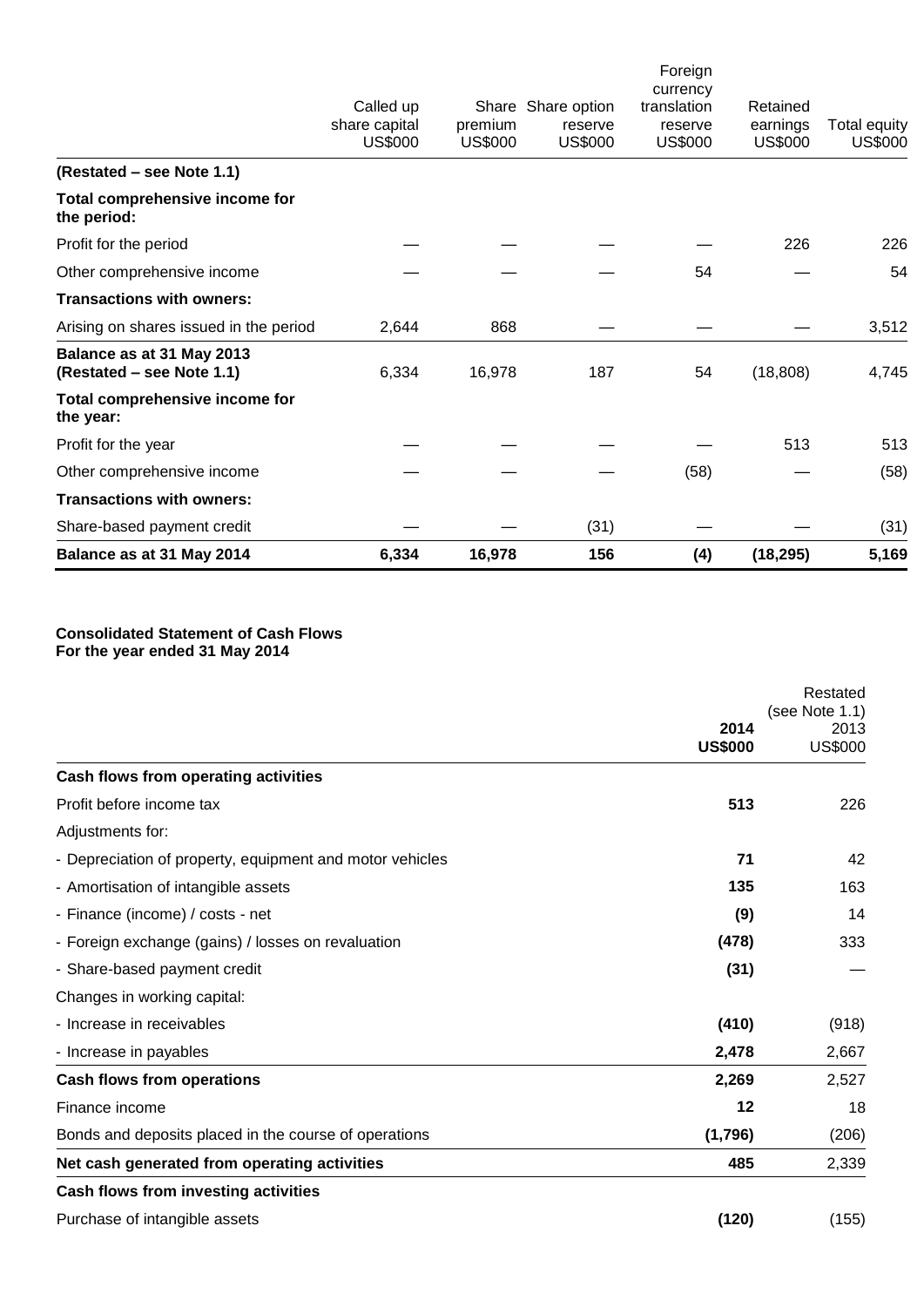|                                                          |                | Restated       |  |
|----------------------------------------------------------|----------------|----------------|--|
|                                                          |                | (see Note 1.1) |  |
|                                                          | 2014           | 2013           |  |
|                                                          | <b>US\$000</b> | <b>US\$000</b> |  |
| Purchase of property, equipment and motor vehicles       | (99)           | (140)          |  |
| Disposal of property, equipment and motor vehicles       | 3              |                |  |
| Net cash used in investing activities                    | (216)          | (295)          |  |
| Cash flows from financing activities                     |                |                |  |
| Interest paid                                            | (3)            | (32)           |  |
| Loans (repaid) / received                                | (21)           | 38             |  |
| Loans received from related party                        |                | 267            |  |
| Issue of equity shares                                   |                | 1,302          |  |
| Net cash (used in) / generated from financing activities | (24)           | 1,575          |  |
| Net increase in cash and cash equivalents                | 245            | 3,619          |  |
| Cash and cash equivalents at beginning of year           | 7,790          | 4,301          |  |
| Exchange gains / (losses) on cash and cash equivalents   | 367            | (130)          |  |
| Cash and cash equivalents at end of year                 | 8,402          | 7,790          |  |

## **Notes to the Financial Statements For the year ended 31 May 2014**

#### **1 Reporting entity**

Webis Holdings plc is a company domiciled in the Isle of Man. The address of the Company's registered office is Viking House, Nelson Street, Douglas, Isle of Man, IM1 2AH.

The Group's consolidated financial statements as at and for the year ended 31 May 2014 consolidate those of the Company and its subsidiaries (together referred to as "the Group").

The announcement does not constitute the Group's statutory financial statements. It is an extract from the financial statements for the year ended 31 May 2014 which have not yet been filed.

## **1.1 Basis of Preparation**

# **(a) Statement of compliance**

The financial information included in this announcement has been extracted from the Group's consolidated financial statements prepared in accordance with International Financial Reporting Standards ("IFRSs") and its interpretations as adopted by the European Union.

## **(b) Basis of measurement and functional/presentational currency**

The Group consolidated financial statements are prepared under the historical cost convention except where assets and liabilities are required to be stated at their fair value. Following the development of the US-based parimutuel and racetrack operations, the Group's US operations have expanded and become more significant to the results of the Group. The dominant functional currency of the operating subsidiaries is the US Dollar. This is not only driven by US domiciled businesses but also by businesses outside the US, which have a US Dollar functional currency. The Group's revenues, cash flows and economic returns are now principally denominated in US Dollars. Webis Holdings plc has changed the currency in which it presents its consolidated and Parent Company Financial Statements from Sterling to US Dollars, as this will give a more meaningful view of the Group's and Company's financial performance and position.

## **(c) Use of estimates and judgement**

The preparation of the Group financial statements in conformity with IFRS as adopted by the EU requires management to make judgements, estimates and assumptions that affect the application of policies and reported amounts of assets and liabilities, income and expenses. Although these estimates are based on management's best knowledge and experience of current events and expected economic conditions, actual results may differ from these estimates.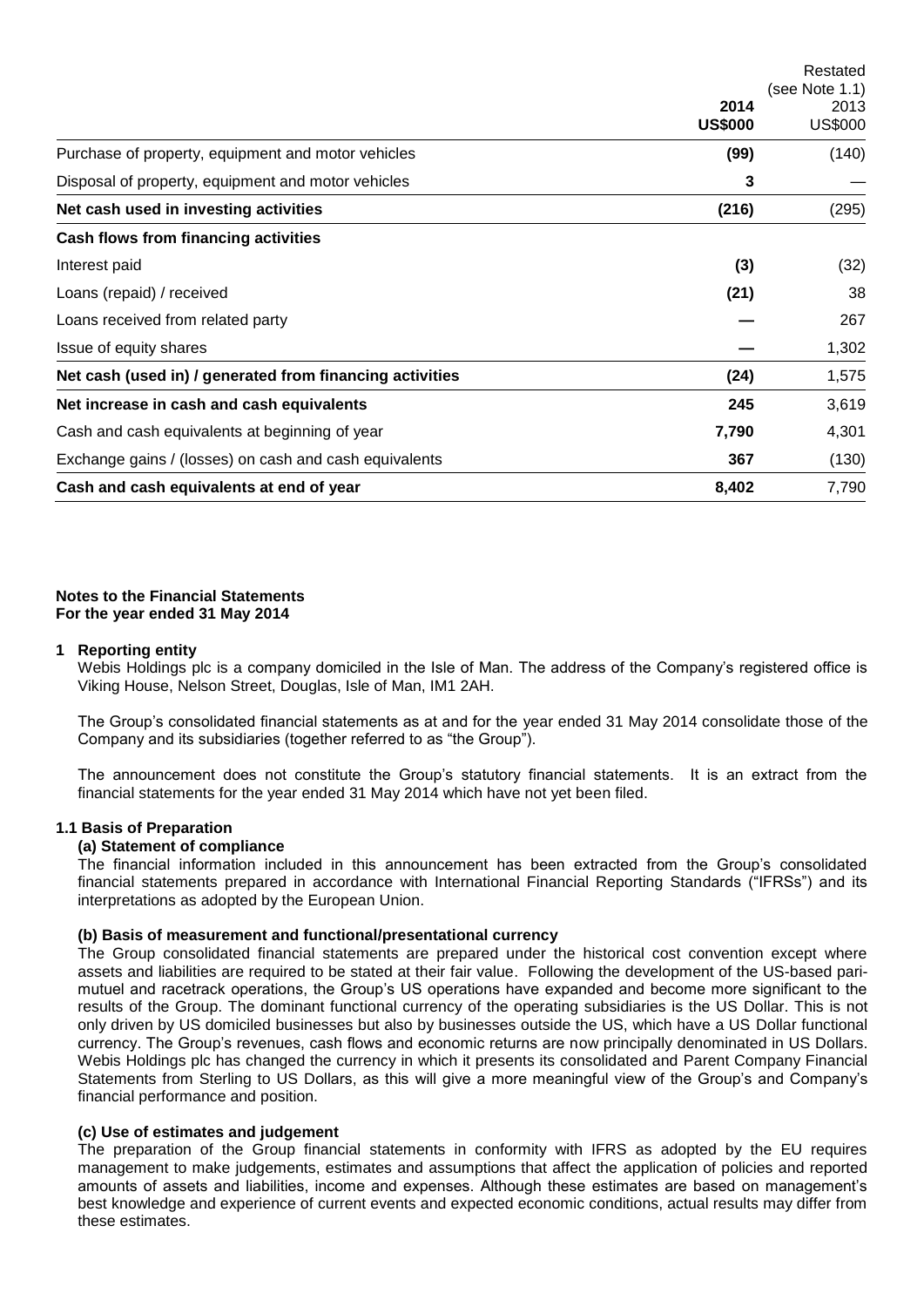The directors believe the models and assumptions used to calculate the fair value of the share-based payments are the most appropriate for the Group.

## **2 Segmental Analysis**

|                                      |                      | 2014<br><b>US\$000</b> | 2013<br><b>US\$000</b> |
|--------------------------------------|----------------------|------------------------|------------------------|
| <b>Turnover</b>                      |                      |                        |                        |
| Sportsbook                           | Asia Pacific         | 112,045                | 120,937                |
|                                      | Europe               | 23,379                 | 11,372                 |
|                                      | UK & Ireland         | 15,874                 | 17,002                 |
|                                      | Rest of the<br>World | 5,507                  | 2,870                  |
| Pari-mutuel and Racetrack Operations | <b>United States</b> | 88,852                 | 86,038                 |
|                                      | Asia Pacific         | 17,010                 | 10,074                 |
|                                      | Caribbean            | 10,330                 | 15,539                 |
|                                      | UK & Ireland         | 2,386                  | 626                    |
|                                      | Europe               | 464                    | 220                    |
|                                      |                      | 275,847                | 264,678                |
| <b>Total comprehensive income</b>    |                      |                        |                        |
| Sportsbook                           |                      | 209                    | 437                    |
| Pari-mutuel and Racetrack Operations |                      | (39)                   | 15                     |
| Group                                |                      | 285                    | (172)                  |
|                                      |                      | 455                    | 280                    |
| <b>Net assets</b>                    |                      |                        |                        |
| Sportsbook                           |                      | (578)                  | (787)                  |
| Pari-mutuel and Racetrack Operations |                      | 2,980                  | 3,019                  |
| Group                                |                      | 2,767                  | 2,513                  |
|                                      |                      | 5,169                  | 4,745                  |
| 3 Finance income / (costs) - net     |                      |                        |                        |
|                                      |                      | 2014<br><b>US\$000</b> | 2013<br><b>US\$000</b> |
| Bank interest receivable             |                      | 12                     | 18                     |
| <b>Finance income</b>                |                      | 12                     | 18                     |
| Bank interest payable                |                      | (3)                    | (2)                    |
| Loan interest payable                |                      |                        | (30)                   |
| <b>Finance costs</b>                 |                      | (3)                    | (32)                   |
| Finance income / (costs) - net       |                      | 9                      | (14)                   |
| 4 Income tax expense                 |                      | 2014                   | 2013                   |
|                                      |                      | <b>US\$000</b>         | <b>US\$000</b>         |
| Profits before tax                   |                      | 513                    | 226                    |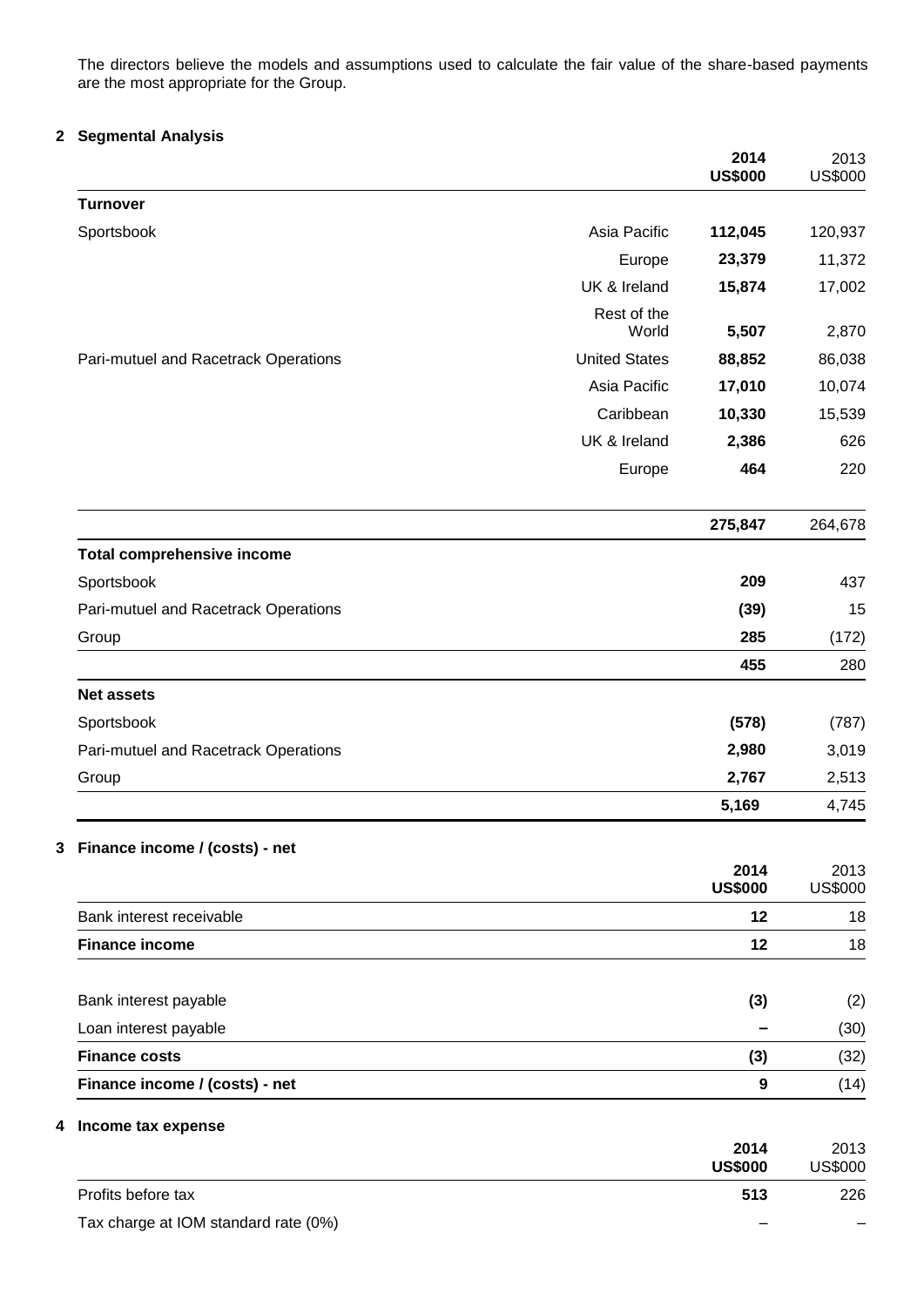|                                             | 2014<br><b>US\$000</b> | 2013<br>US\$000 |
|---------------------------------------------|------------------------|-----------------|
| Adjusted for:                               |                        |                 |
| Tax credit for US tax losses (at 15%)       | (95)                   | (30)            |
| Add back deferred tax losses not recognised | 95                     | 30              |
| Tax charge for the year                     |                        |                 |

#### **5 Earnings per ordinary share**

The calculation of the basic earnings per share is based on the earnings attributable to ordinary shareholders divided by the weighted average number of shares in issue during the year.

The calculation of diluted earnings per share is based on the basic earnings per share, adjusted to allow for the issue of shares, on the assumed conversion of all dilutive share options.

An adjustment for the dilutive effect of share options and convertible debt in the previous period has not been reflected in the calculation of the diluted loss per share, as the effect would have been anti-dilutive.

|                                                     | 2014<br><b>US\$000</b> | 2013<br><b>US\$000</b>  |
|-----------------------------------------------------|------------------------|-------------------------|
| Profit for the year                                 | 513                    | 226                     |
|                                                     | No.                    | No.                     |
| Weighted average number of ordinary shares in issue |                        | 393,338,310 330,148,762 |
| Diluted number of ordinary shares                   |                        | 407,338,310 344,148,762 |
| Basic and diluted earnings per share                | 0.13                   | 0.07                    |

#### **6 Intangible assets**

|                                    | Goodwill       | Software &<br>Development | Total          |
|------------------------------------|----------------|---------------------------|----------------|
|                                    |                |                           |                |
|                                    | <b>US\$000</b> | US\$000                   | <b>US\$000</b> |
| Cost                               |                |                           |                |
| Balance at 31 May 2013             | 169            | 4,357                     | 4,526          |
| Additions during the year          |                | 120                       | 120            |
| Currency translation differences   | 17             | 24                        | 41             |
| Balance at 31 May 2014             | 186            | 4,501                     | 4,687          |
| <b>Amortisation and Impairment</b> |                |                           |                |
| At 31 May 2013                     |                | 4,063                     | 4,063          |
| Amortisation for the year          |                | 135                       | 135            |
| At 31 May 2014                     |                | 4,198                     | 4,198          |
| Net book value                     |                |                           |                |
| At 31 May 2014                     | 186            | 303                       | 489            |
| At 31 May 2013                     | 169            | 294                       | 463            |

The goodwill relates to the acquisition of the pari-mutuel business which is both a cash generating unit and a reportable segment, including goodwill arising on the acquisition in 2010 of WatchandWager.com LLC, a US registered entity licensed for pari-mutuel wagering in North Dakota.

The Group tests intangible assets annually for impairment, or more frequently if there are indications that the intangible assets may be impaired. The recoverable amount of goodwill on both pari-mutuel business units has been determined based on a value in use calculation using cash flow projections based on financial budgets approved by the Directors.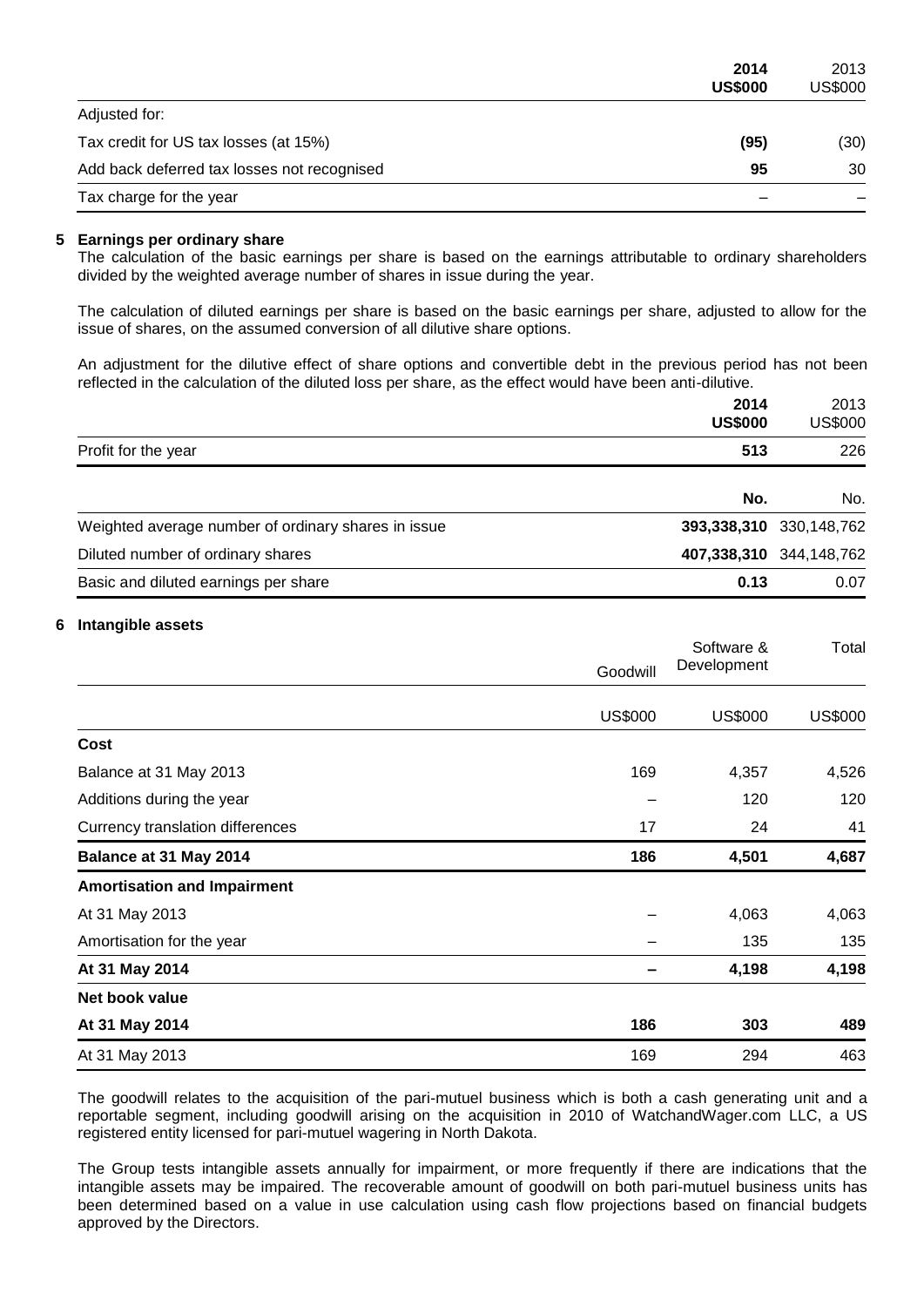The key assumptions on which the directors have based their three year discounted cash flow analysis are a pretax discount rate of 15% and growth rate in pari-mutuel business of 2%. The assumption of growth rate in parimutuel business has been based on the historic performance of the business as well as forecast performance based on the Board's plan to invest further in this business. In respect of the value in use calculations, cash flows have been considered for both the conservative and the full forecast potential of future cash flows with no impact to the valuation of goodwill.

## **7 Property, equipment and motor vehicles**

| Group                            |                             | Fixtures,<br>Fittings &              |                                     |                         |
|----------------------------------|-----------------------------|--------------------------------------|-------------------------------------|-------------------------|
|                                  | Computer                    | <b>Track</b><br>Equipment<br>US\$000 | Motor<br>Vehicles<br><b>US\$000</b> | Total<br><b>US\$000</b> |
|                                  | Equipment<br><b>US\$000</b> |                                      |                                     |                         |
| Cost                             |                             |                                      |                                     |                         |
| At 31 May 2013                   | 2,022                       | 458                                  | 34                                  | 2,514                   |
| Additions                        | 70                          | 25                                   | 4                                   | 99                      |
| <b>Disposals</b>                 |                             | (3)                                  |                                     | (3)                     |
| Currency translation differences | 8                           | $\overline{2}$                       | $\overline{2}$                      | 12                      |
| At 31 May 2014                   | 2,100                       | 482                                  | 40                                  | 2,622                   |
| <b>Depreciation</b>              |                             |                                      |                                     |                         |
| At 31 May 2013                   | 1,920                       | 437                                  | 11                                  | 2,368                   |
| Charge for the year              | 48                          | 12                                   | 12                                  | 72                      |
| Disposals                        |                             | (1)                                  |                                     | (1)                     |
| At 31 May 2014                   | 1,968                       | 448                                  | 23                                  | 2,439                   |
| Net book value                   |                             |                                      |                                     |                         |
| At 31 May 2014                   | 132                         | 34                                   | 17                                  | 183                     |
| At 31 May 2013                   | 102                         | 21                                   | 23                                  | 146                     |
|                                  |                             |                                      |                                     |                         |

#### **8 Cash and cash equivalents**

|                                                    | 2014<br><b>US\$000</b> | 2013<br><b>US\$000</b> |
|----------------------------------------------------|------------------------|------------------------|
| Cash and cash equivalents – company funds          | 3.657                  | 3.770                  |
| Cash and cash equivalents - protected player funds | 4.745                  | 4.020                  |
| Total cash and cash equivalents                    | 8,402                  | 7.790                  |

The Group holds funds for operational requirements, shown as "company funds" and on behalf of its Isle of Man regulated customers, shown as "protected player funds".

Protected player funds are held in fully protected client accounts within an Isle of Man regulated bank.

#### **9 Bonds and deposits**

|                                                          | 2014<br><b>US\$000</b> | 2013<br>US\$000 |
|----------------------------------------------------------|------------------------|-----------------|
| Bonds and deposits which expire within one year          | 1.298                  |                 |
| Bonds and deposits which expire within one to two years  | -                      |                 |
| Bonds and deposits which expire within two to five years | 704                    | 206             |
|                                                          | 2.002                  | 206             |

A rent deposit of \$200,000 was paid to California Exposition & State Fair and is for a term of 5 years (2013: \$200,000). \$500,000 has been paid as a bond in relation to WatchandWager's Californian ADW licence (2013: \$Nil). Rent and security deposits of \$3,678 have been paid in relation to office deposits and security and are expected to be in place for at least a minimum of two years (2013: \$Nil). A retainer account of \$1,289,792 is held with the Hong Kong Jockey Club. A sales tax